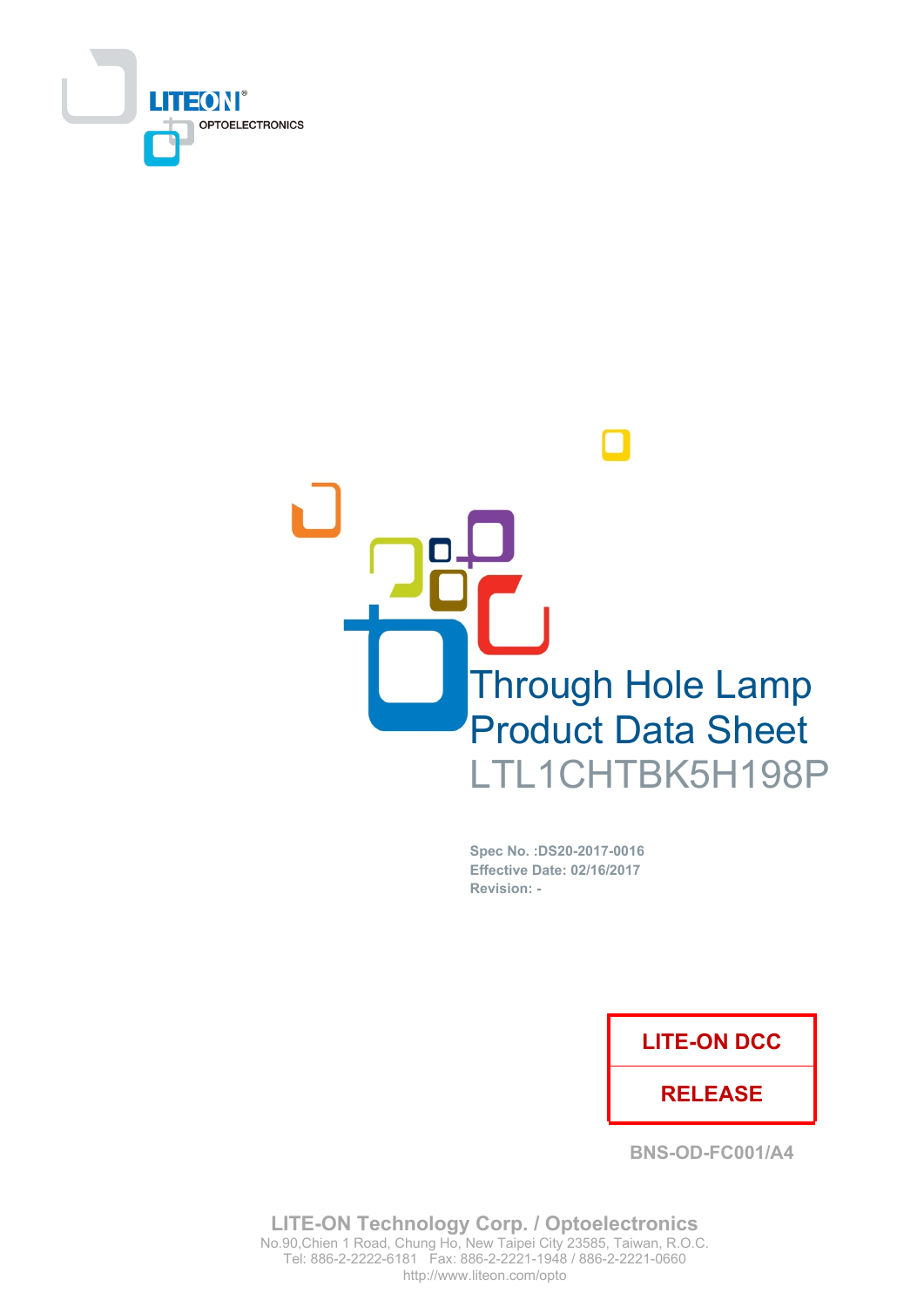



Through Hole Lamp LTL1CHTBK5H198P

# **Through Hole Lamp**

# LTL1CHTBK5H198P

| Rev                                          | <b>Description</b>                          | $\underline{By}$ | <b>Date</b> |  |  |  |
|----------------------------------------------|---------------------------------------------|------------------|-------------|--|--|--|
| P001                                         | Preliminary Specification (RDR-20160859-01) | Javy H.          | 07/26/2016  |  |  |  |
|                                              |                                             |                  |             |  |  |  |
|                                              |                                             |                  |             |  |  |  |
|                                              |                                             |                  |             |  |  |  |
|                                              |                                             |                  |             |  |  |  |
|                                              |                                             |                  |             |  |  |  |
| Above data for PD and Customer tracking only |                                             |                  |             |  |  |  |
|                                              | New Specification                           | Javy H.          | 02/02/2017  |  |  |  |
|                                              |                                             |                  |             |  |  |  |
|                                              |                                             |                  |             |  |  |  |
|                                              |                                             |                  |             |  |  |  |
|                                              |                                             |                  |             |  |  |  |
|                                              |                                             |                  |             |  |  |  |

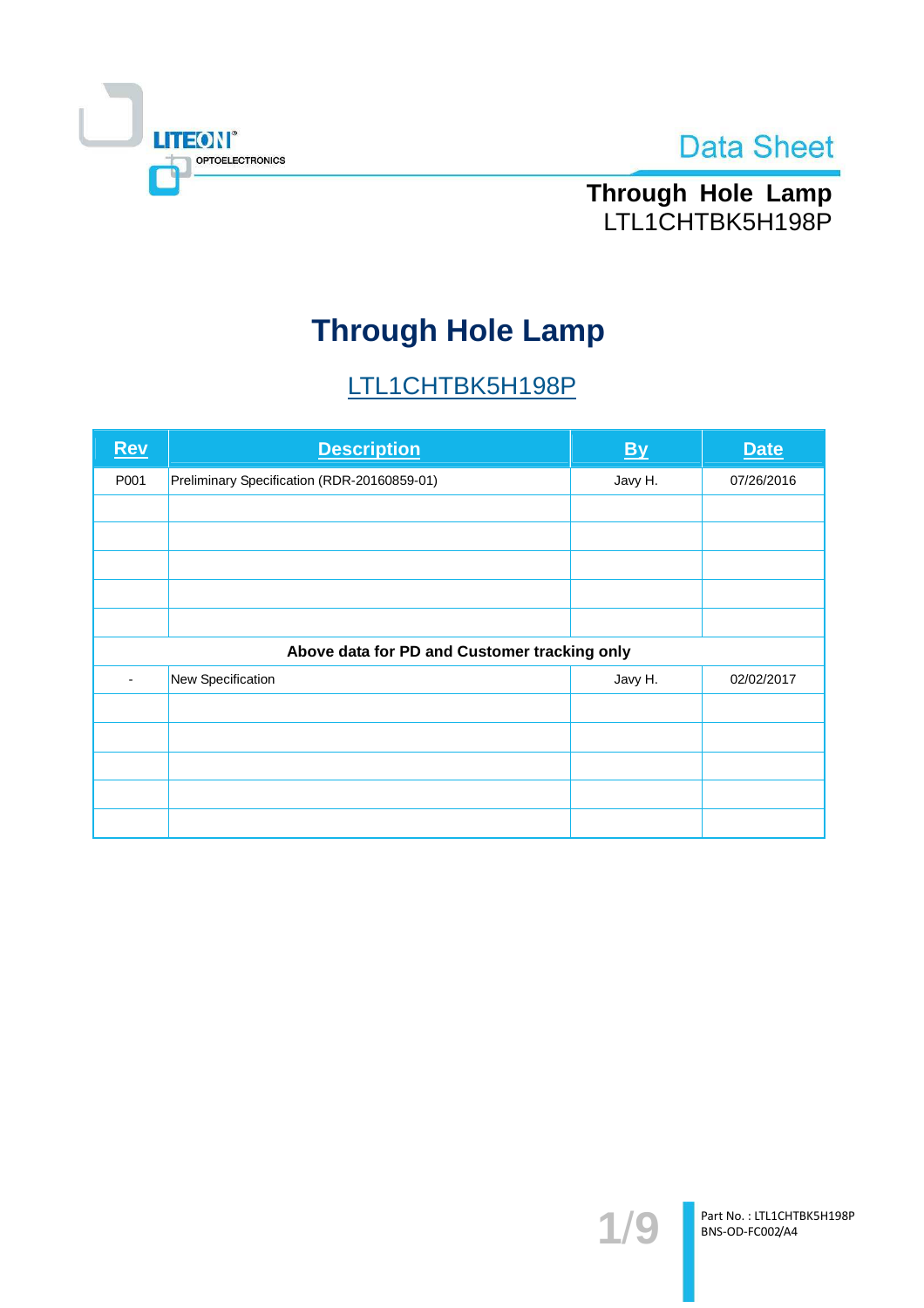

## **Through Hole Lamp** LTL1CHTBK5H198P

### 1. Description

CBI (Circuit Board Indicator) is a black plastic right angle Holder (Housing) which mates with Lite-On LED lamps. Lite-On CBI is available in a wide variety of packages, including top-view (Spacer) or right angle and horizontal or vertical arrays which is stackable and easy to assembly.

### 1.1. Features

- Designed for ease in circuit board assembly  $\blacksquare$
- Solid state light source
- Low power consumption & High efficiency  $\blacksquare$
- Lead free product & RoHS Compliant  $\blacksquare$
- T-1 lamp, LED emitted color is InGaN blue with water clear Lens

### **1.2. Applications**

- Communication
- Computer
- Consumer
- Industrial

## **2. Outline Dimensions**



#### Notes:

- 1. All dimensions are in millimeters (inches).
- 2. Tolerance is ±0.25mm (.010") unless otherwise noted.
- 3. The Holder material is nylon plastic, black color.
- 4. The LED lamp is blue color.
- 5. Specifications are subject to change without notice.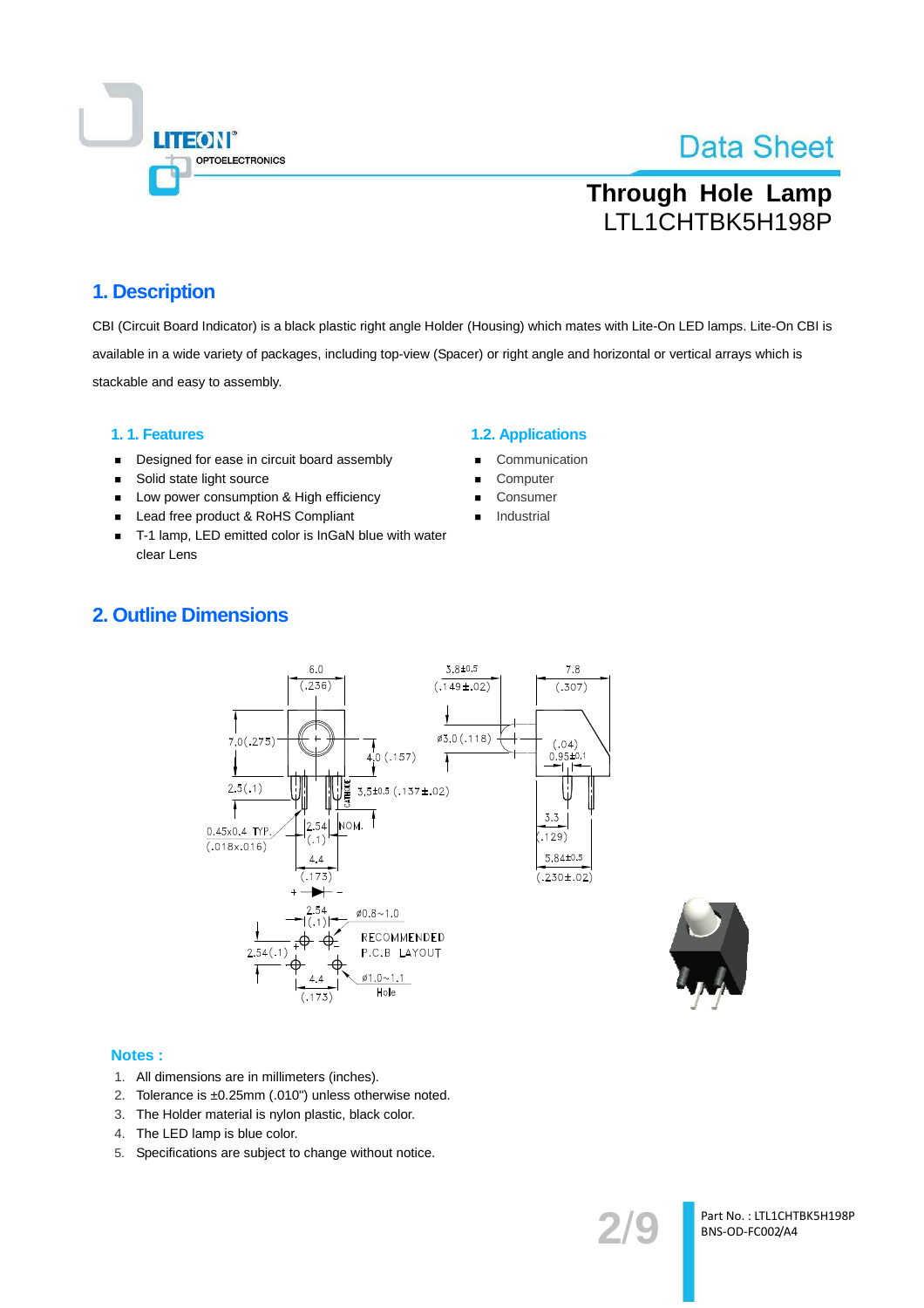

## Through Hole Lamp LTL1CHTBK5H198P

## 3. Absolute Maximum Ratings at TA=25°C

| <b>Parameter</b>                                  | <b>Maximum Rating</b>   | <b>Unit</b>    |  |
|---------------------------------------------------|-------------------------|----------------|--|
| <b>Power Dissipation</b>                          | 76                      | mW             |  |
| <b>Peak Forward Current</b>                       |                         |                |  |
| (Duty Cycle $\leq$ 1/10, Pulse Width $\leq$ 10ms) | 60                      | mA             |  |
| <b>DC Forward Current</b>                         | 20                      | mA             |  |
| Derating Linear From 30°C                         | 0.27                    | $mA^{\circ}$ C |  |
| <b>Operating Temperature Range</b>                | $-30C$ to $+85C$        |                |  |
| Storage Temperature Range                         | -40°C to + 100°C        |                |  |
| <b>Lead Soldering Temperature</b>                 |                         |                |  |
| $[2.0mm(.079")$ From Body]                        | 260℃ for 5 Seconds Max. |                |  |

## 4. Electrical / Optical Characteristics at TA=25°C

| <b>Parameter</b>         | <b>Symbol</b> | Min.                     | Typ.           | Max. | <b>Unit</b> | <b>Test Condition</b> |
|--------------------------|---------------|--------------------------|----------------|------|-------------|-----------------------|
| Luminous Intensity       | IV            | 310                      | 880            | 1500 | mcd         | $IF = 20mA$           |
|                          |               |                          |                |      |             | Note 1,5              |
| Viewing Angle            | $2\theta$ 1/2 | $\overline{\phantom{a}}$ | 30             | ٠    | deg         | Note 2 (Fig.6)        |
| Peak Emission Wavelength | λP            |                          | 468            |      | nm          | Measurement           |
|                          |               |                          |                |      |             | @Peak (Fig.1)         |
| Dominant Wavelength      | λd            |                          | 470            |      | nm          | Note 3                |
| Spectral Line Half-Width | Δλ            |                          | 25             |      | nm          |                       |
| Forward Voltage          | <b>VF</b>     |                          | 3.2            | 3.8  | V           | $IF = 20mA$           |
| <b>Reverse Current</b>   | IR.           |                          | $\blacksquare$ | 100  | μA          | $VR = 5V$             |

### **NOTE:**

- 1. Luminous intensity is measured with a light sensor and filter combination that approximates the CIE eye-response curve.
- 2. 01/2 is the off-axis angle at which the luminous intensity is half the axial luminous intensity.
- 3. Iv classification code is marked on each packing bag.
- 4. The dominant wavelength, Ad is derived from the CIE chromaticity diagram and represents the single wavelength which defines the color of the device.
- 5. Iv quarantee must be included with ±15% testing tolerance.
- 6. Reverse voltage (VR) condition is applied for IR test only. The device is not designed for reverse operation.

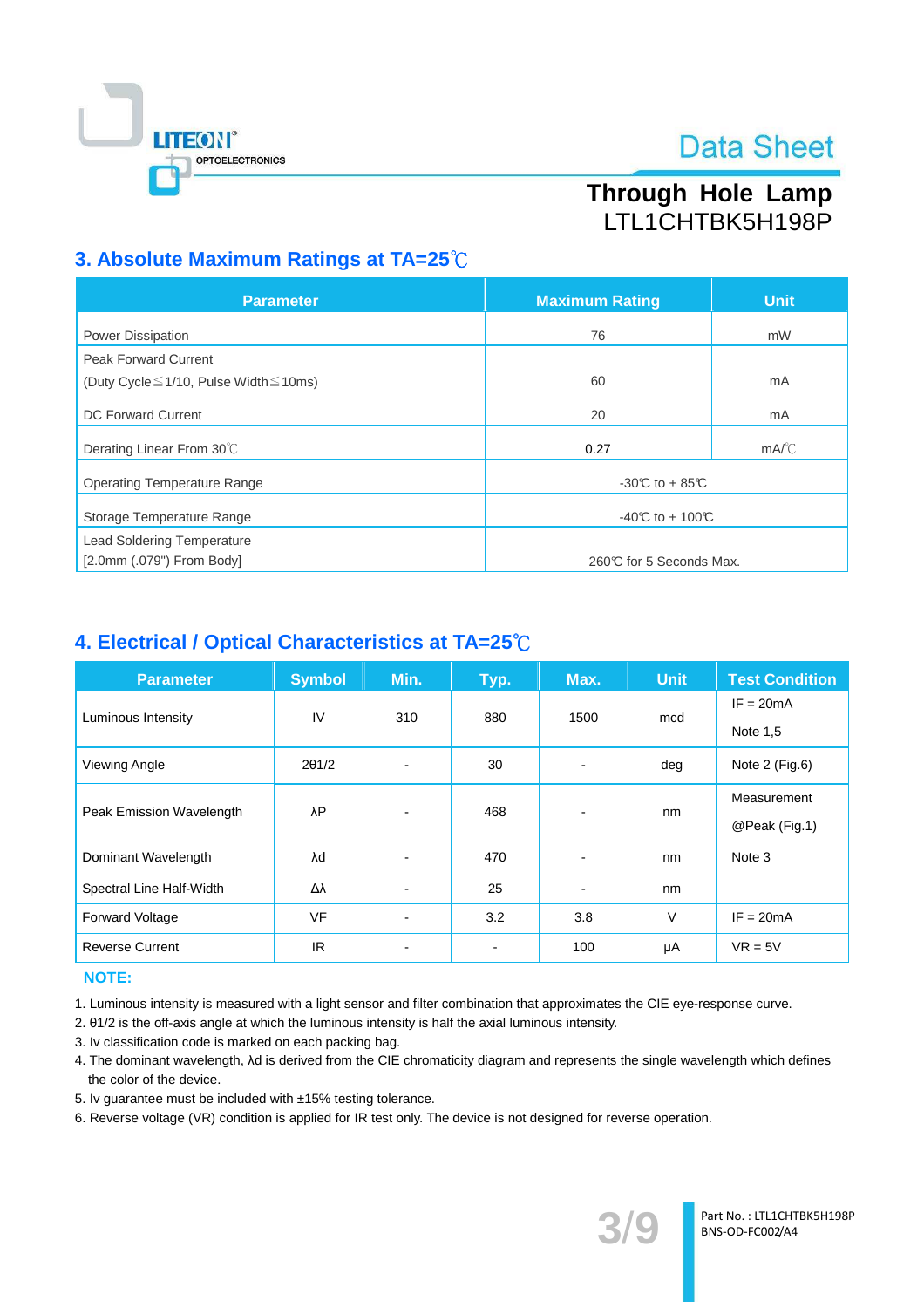

## Through Hole Lamp LTL1CHTBK5H198P

## **5. Typical Electrical / Optical Characteristics Curves**

(25℃ Ambient Temperature Unless Otherwise Noted)





Fig.6 Spatial Distribution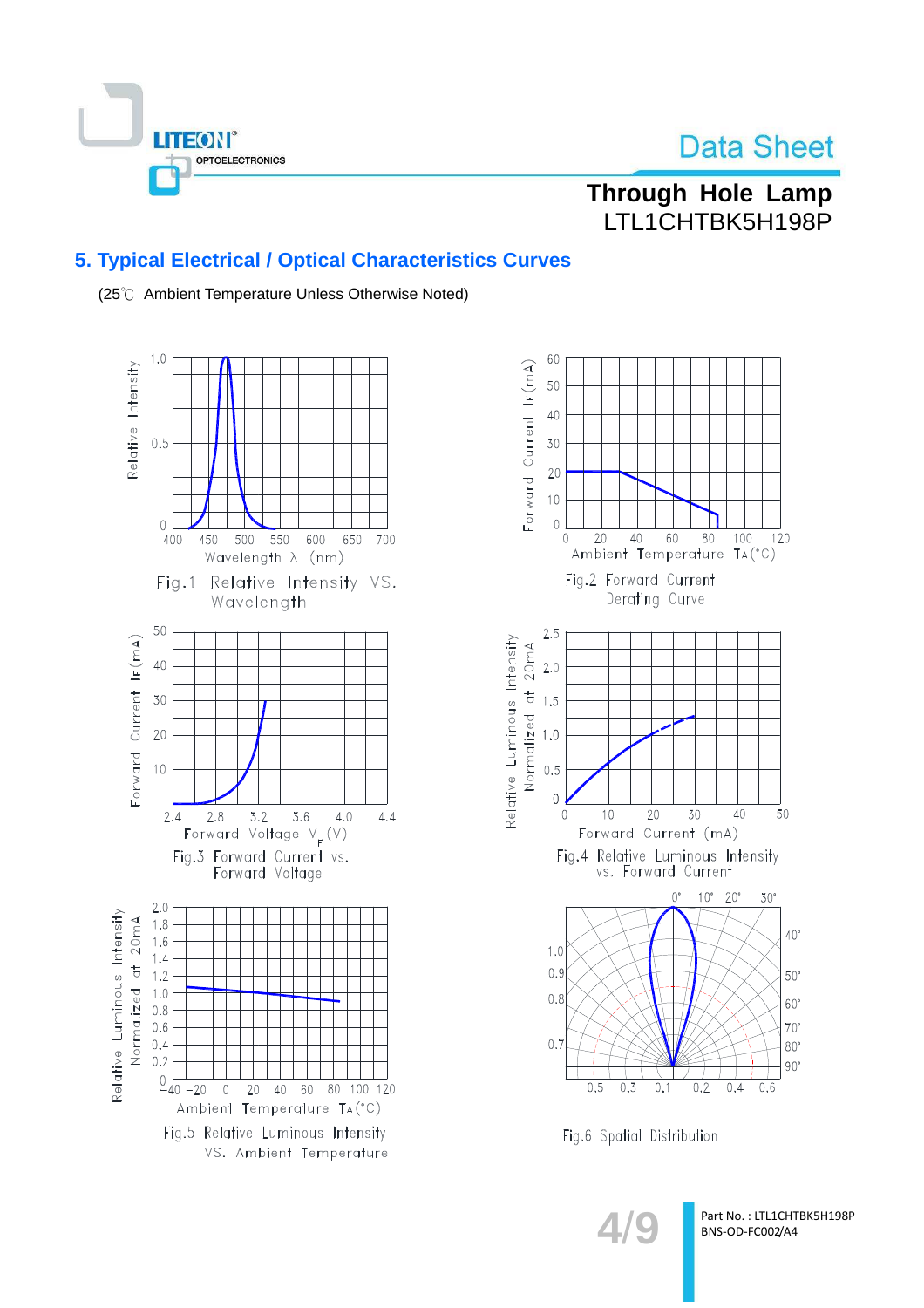

## Through Hole Lamp LTL1CHTBK5H198P

## **6. Packing Specification**

180 pcs per tray



8 packing trays per inner carton Total 1,440 pcs per inner carton



8 Inner cartons per outer carton Total 11,520 pcs per outer carton In every shipping lot, only the last pack will be non-full packing





Part No.: LTL1CHTBK5H198P BNS-OD-FC002/A4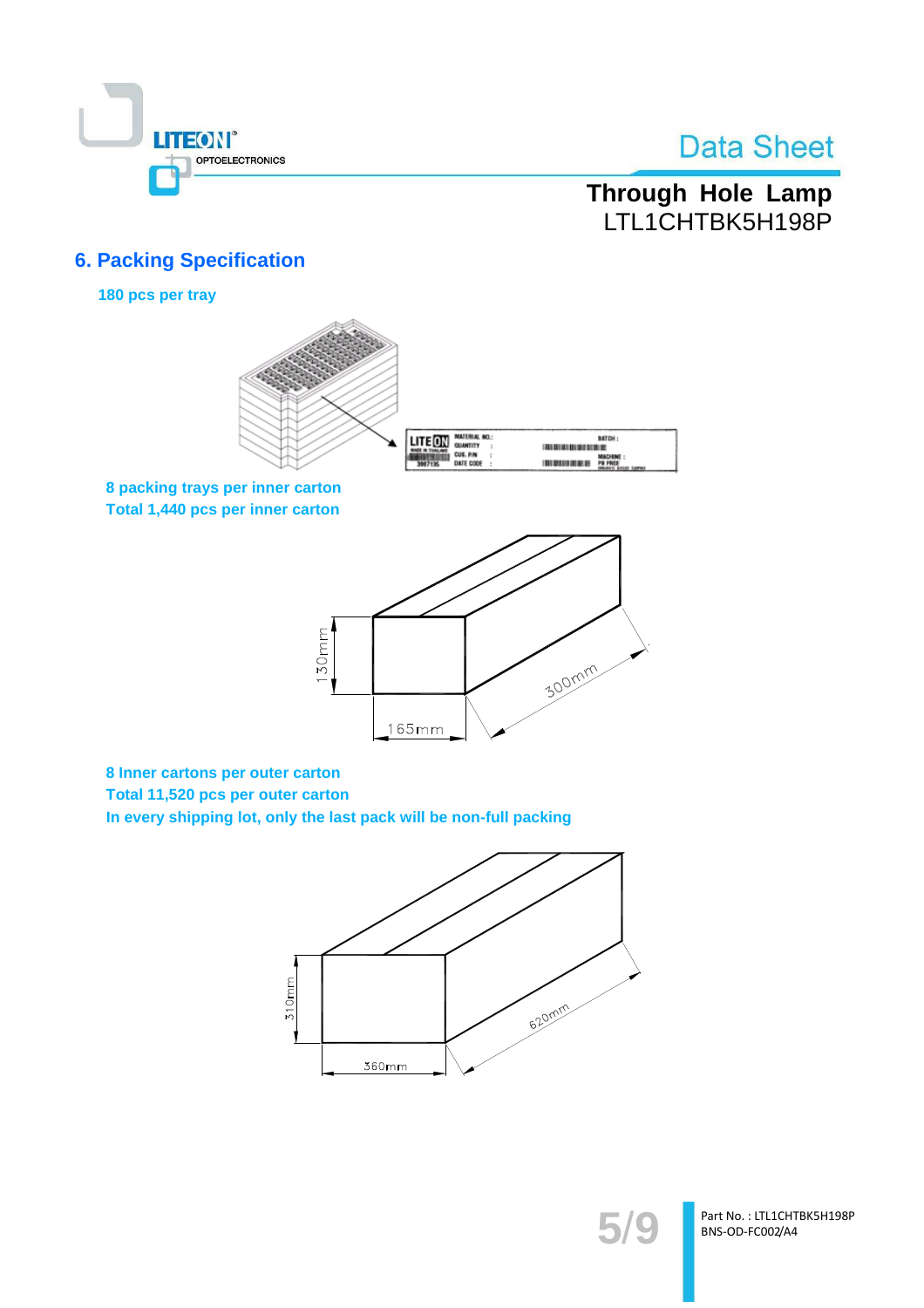

## Through Hole Lamp LTL1CHTBK5H198P

## **7. Bin Table Specification**

### 7.1. Optical/Electrical Bin Table for Reference

| <b>Luminous Intensity, Unit: mcd @20mA</b> |      |      |  |  |  |
|--------------------------------------------|------|------|--|--|--|
| <b>Iv Bin Code</b>                         | Min. | Max. |  |  |  |
| K                                          | 310  | 400  |  |  |  |
|                                            | 400  | 520  |  |  |  |
| M                                          | 520  | 680  |  |  |  |
| N                                          | 680  | 880  |  |  |  |
| P                                          | 880  | 1150 |  |  |  |
| Q                                          | 1150 | 1500 |  |  |  |

Note: Tolerance of each bin limit is ±15%

| Dominant Wavelength, Unit: nm @20mA |       |       |  |  |
|-------------------------------------|-------|-------|--|--|
| <b>Iv Bin Code</b>                  | Min.  | Max.  |  |  |
| <b>B08</b>                          | 465.0 | 470.0 |  |  |
| <b>B09</b>                          | 470.0 | 475.0 |  |  |

Note: Tolerance of each bin limit is ± 1nm

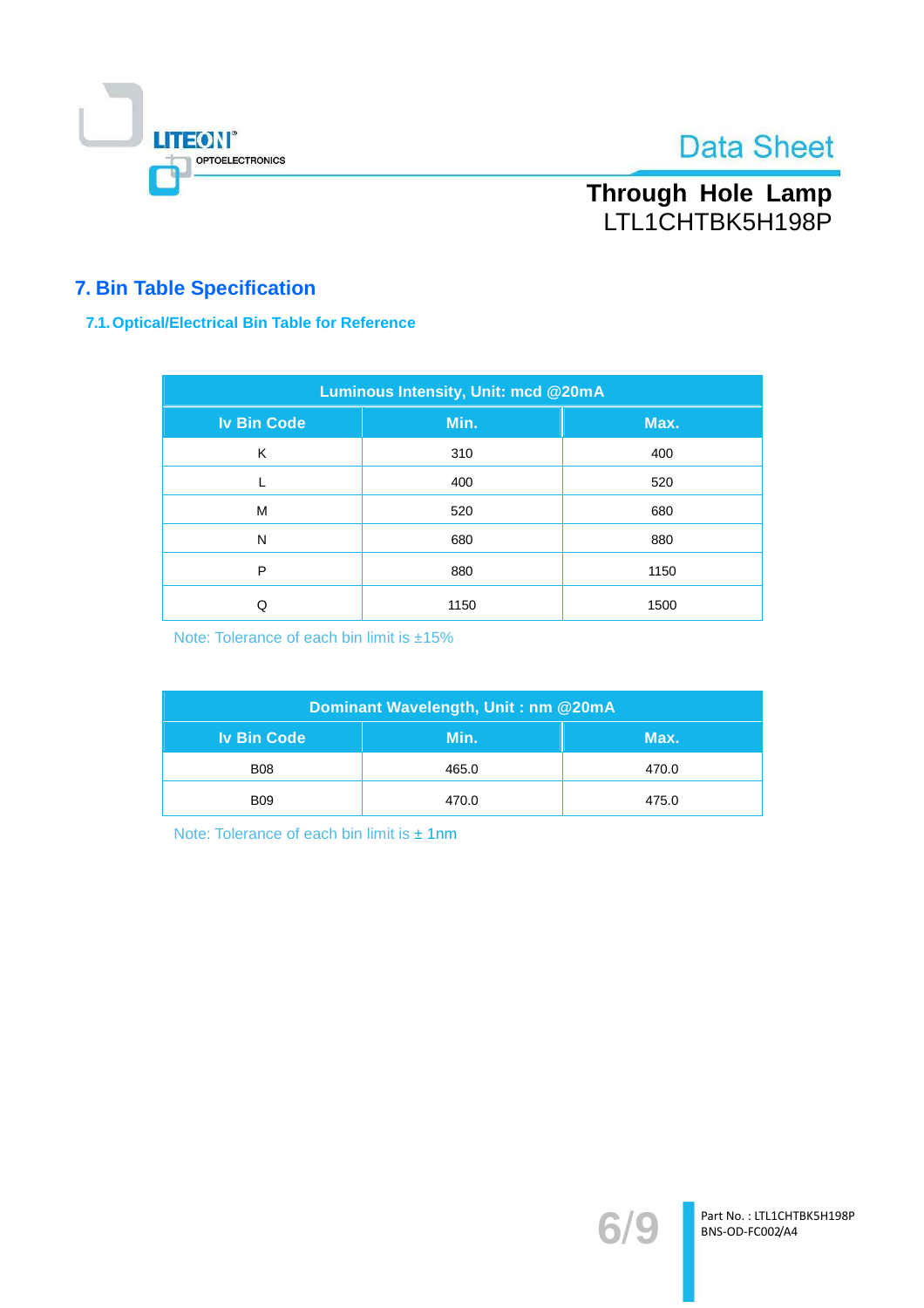

## **Through Hole Lamp** LTL1CHTBK5H198P

## **8. CAUTIONS**

### **8.1. Application**

This LED lamp is good for application of indoor and outdoor sign, also ordinary electronic equipment.

#### 8.2. Storage

The storage ambient for the LEDs should not exceed 30°C temperature or 70% relative humidity. It is recommended that LEDs out of their original packaging are used within three months. For extended storage out of their original packaging, it is recommended that the LEDs be stored in a sealed container with appropriate desiccant or in desiccators with nitrogen ambient.

### 8.3. Cleaning

Use alcohol-based cleaning solvents such as isopropyl alcohol to clean the LEDs if necessary.

#### 8.4. Lead Forming & Assembly

During lead forming, the leads should be bent at a point at least 3mm from the base of LED lens. Do not use the base of the lead frame as a fulcrum during forming. Lead forming must be done before soldering, at normal temperature. During assembly on PCB, use minimum clinch force possible to avoid excessive mechanical stress.

#### 8.5. Soldering

When soldering, leave a minimum of 2mm clearance from the base of the lens/Spacer to the soldering point. Dipping the lens/Spacer into the solder must be avoided. Do not apply any external stress to the lead frame during soldering while the LED is at high temperature.

### **Recommended soldering conditions:**

|                               | <b>Soldering iron</b>                                 | <b>Wave soldering</b>                     |                                                                        |  |
|-------------------------------|-------------------------------------------------------|-------------------------------------------|------------------------------------------------------------------------|--|
| Temperature<br>Soldering time | 350℃ Max.<br>3 seconds Max.<br>(one time only)        | Pre-heat<br>Pre-heat time<br>Solder wave  | 120℃ Max.<br>100 seconds Max.<br>260℃ Max.                             |  |
| Position                      | No closer than 2mm<br>from the base of the epoxy bulb | Soldering time<br><b>Dipping Position</b> | 5 seconds Max.<br>No lower than 2mm from the<br>base of the epoxy bulb |  |

Note: Excessive soldering temperature and/or time might result in deformation of the LED lens or catastrophic failure of the LED. IR reflow is not suitable process for through-hole type LED lamp product. Max temperature of wave soldering is not means that Holder's HDT/Melting temperature.

#### 8.6. Drive Method

An LED is a current-operated device. In order to ensure intensity uniformity on multiple LEDs connected in parallel in an application, it is recommended that a current limiting resistor be incorporated in the drive circuit, in series with each LED as shown in Circuit A below.

#### **Circuit model (A)**



**Circuit model (B)** 



(A) Recommended circuit

(B) The brightness of each LED might appear different due to the differences in the I-V characteristics of those LEDs.



Part No.: LTL1CHTBK5H198P BNS-OD-FC002/A4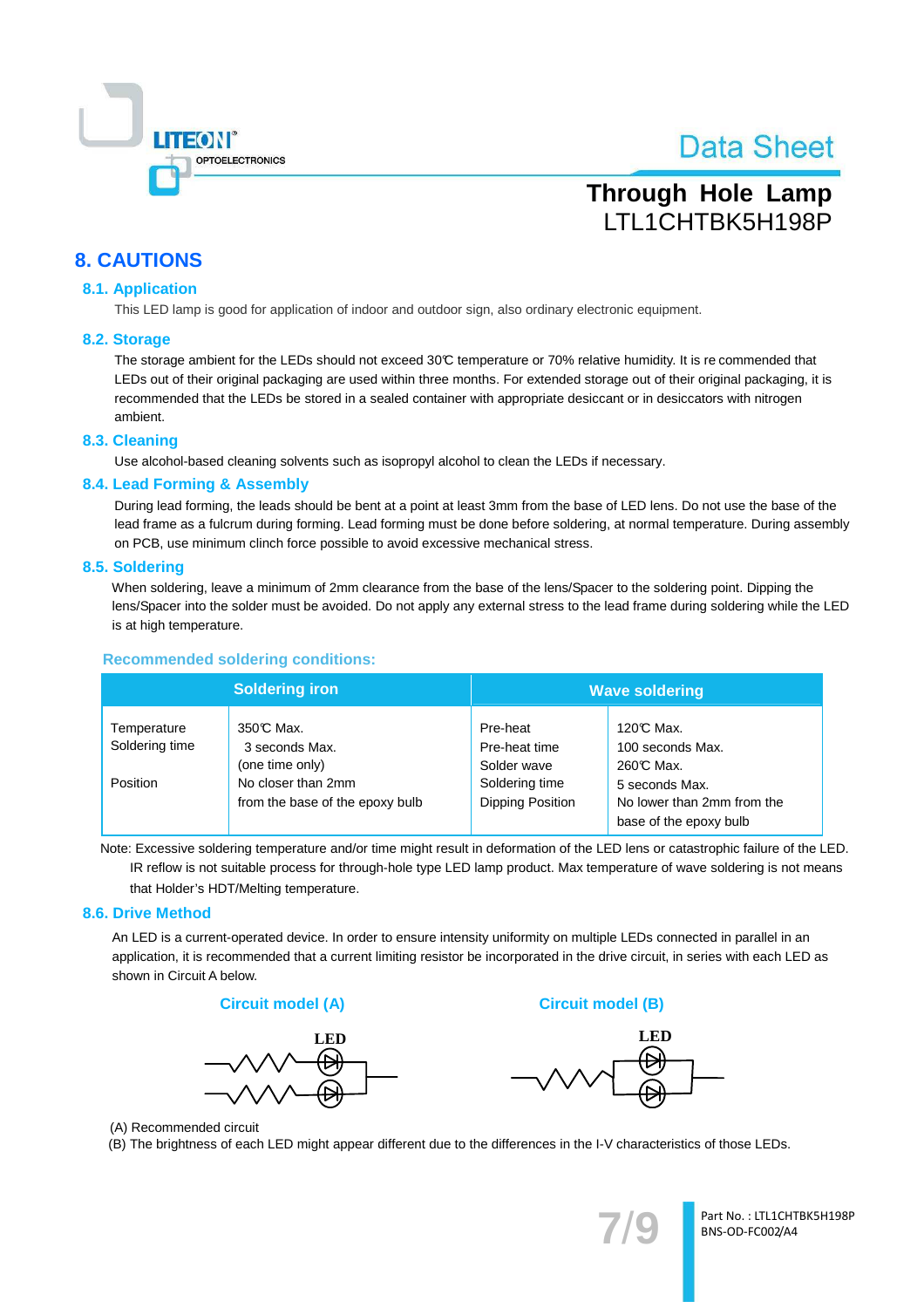

## **Through Hole Lamp** LTL1CHTBK5H198P

### 8.7. ESD (Electrostatic Discharge)

### Static Electricity or power surge will damage the LED. **Suggestions to prevent ESD damage:**

- Use a conductive wrist band or anti- electrostatic glove when handling these LEDs
- All devices, equipment, and machinery must be properly grounded
- Work tables, storage racks, etc. should be properly grounded
- Use ion blower to neutralize the static charge which might have built up on surface of the LEDs plastic lens as a result of friction between LEDs during storage and handing

#### **Suggested checking list:**

#### **Training and Certification**

8.7.1.1. Everyone working in a static-safe area is ESD-certified?

8.7.1.2. Training records kept and re-certification dates monitored?

#### **Static-Safe Workstation & Work Areas**

8.7.2.1. Static-safe workstation or work-areas have ESD signs?

- 8.7.2.2. All surfaces and objects at all static-safe workstation and within 1 ft measure less than 100V?
- 8.7.2.3. All ionizer activated, positioned towards the units?
- 8.7.2.4. Each work surface mats grounding is good?

#### **Personnel Grounding**

- 8.7.3.1. Every person (including visitors) handling ESD sensitive (ESDS) items wear wrist strap, heel strap or conductive shoes with conductive flooring?
- 8.7.3.1. If conductive footwear used, conductive flooring also present where operator stand or walk?
- 8.7.3.2. Garments, hairs or anything closer than 1 ft to ESD items measure less than 100V\*?
- 8.7.3.3. Every wrist strap or heel strap/conductive shoes checked daily and result recorded for all DLs?
- 8.7.3.4. All wrist strap or heel strap checkers calibration up to date?

Note: \*50V for Blue LED.

#### **Device Handling**

8.7.4.1. Every ESDS items identified by EIA-471 labels on item or packaging?

- 8.7.4.2. All ESDS items completely inside properly closed static-shielding containers when not at static-safe workstation?
- 8.7.4.3. No static charge generators (e.g. plastics) inside shielding containers with ESDS items?
- 8.7.4.4. All flexible conductive and dissipative package materials inspected before reuse or recycle?

#### **Others**

- 8.7.5.1. Audit result reported to entity ESD control coordinator?
- 8.7.5.2. Corrective action from previous audits completed?
- 8.7.5.3. Are audit records complete and on file?